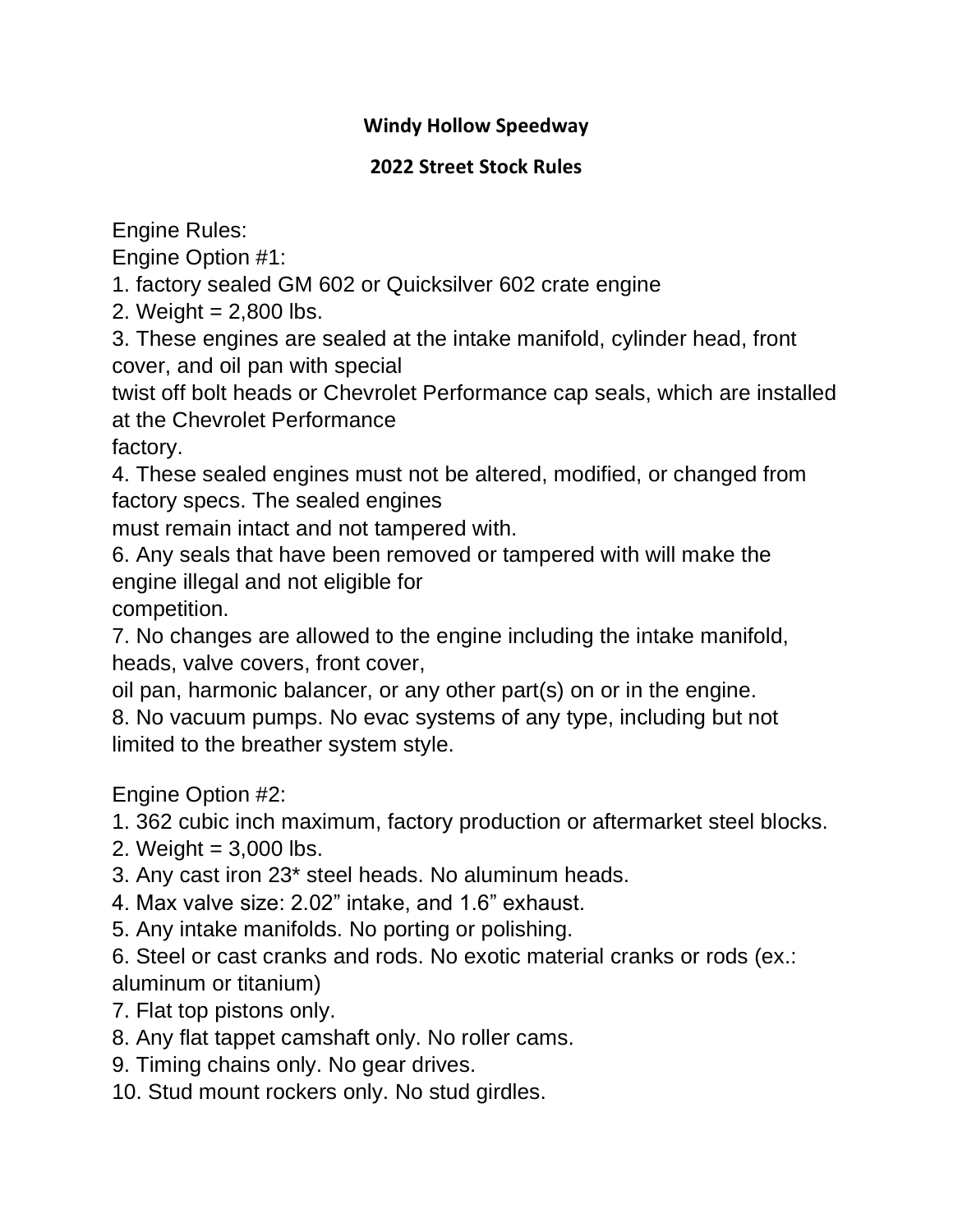11. Stock diameter valve springs only. 1.260" maximum O.D. Beehive springs allowed, 1.320" maximum

O.D., ANY manufacturer (Chevy, Ford, or Dodge). NO double valve springs.

Engine Setback Rule:

1. Engine must be mounted in stock location, in center of chassis. #1 spark plug must be in front of or

centerline of upper ball joint.

2. Weight penalty of 50 lb. per ½" will be added forward of water pump for improper setback.

Carburetor Rules:

1. Engine Option #2 – 500 CFM 2 barrel only.

2. 2 Barrel carburetor will be checked with go-no-go gauges top to bottom.

3. Either engine Option may run 1" maximum carburetor spacer, .040" tolerance. At no point may spacer

extend into intake manifold area. Two (2) standard thickness carburetor gaskets, .070" maximum

thickness allowed.

4. Engine Option #1 – may run one (1) four-barrel carburetor only. Chevrolet Performance 602 Circle

Track Engines perform best with a quality 650 CFM carburetor.

5. All carburetors (for both engine options) must have conventional style floats along with needles and

seats. NO individual cylinder tuning or equivalent allowed.

6. All carburetors (for both engine options) must have conventional "Holleystyle" straight or down leg

boosters. NO exceptions. NO super bowl type carburetors allowed. Distributor Rules:

- 1. Any standard distributor type electronic ignition allowed. MSD ok.
- 2. No magnetos and No crank triggers.
- 3. No electronic traction control devices allowed.
- Water Pump Rules:
- 1. Stock type cast or aluminum water pump permitted.
- 2. No electric water pumps.

3. Manual fans only. No electric fans.

Fuel, Fuel Cell, and Fuel Pump Rules:

1. An approved fuel cell must be securely mounted in the trunk area of the car, inside a .20 gauge metal

box supported by a minimum of 2" x 1/8" steel straps.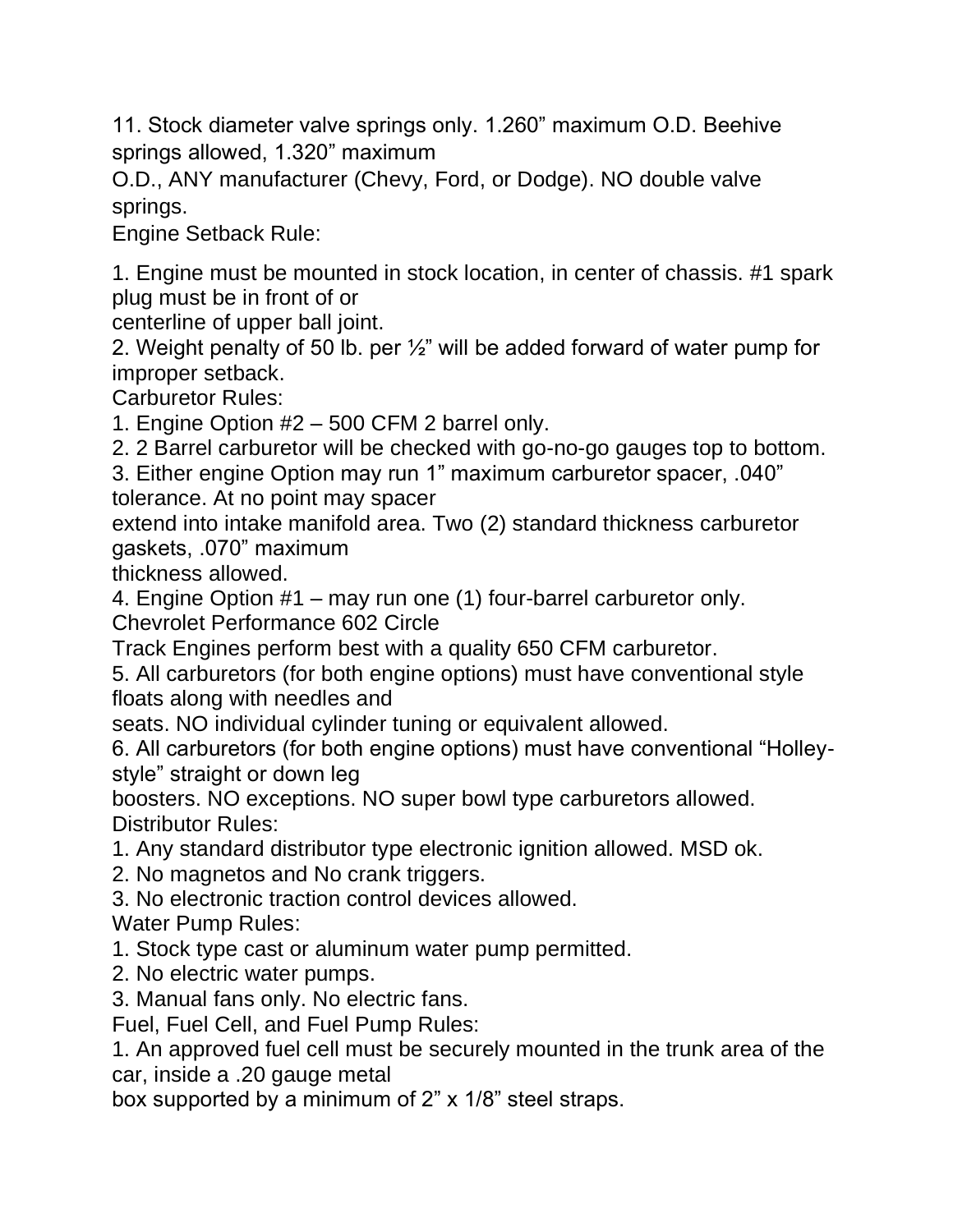2. Gasoline, Racing Gas, or E-85 fuel allowed. No methanol or alcohol. Body Rules:

1. No late model/wedge style noses

2. May run 8 inch spoiler

Frame and Suspension Rules:

1. 108" minimum wheelbase. Any chassis with wheelbase shorter than 108" will not be allowed.

2. Uni-body cars may connect sub frames. X-bracing allowed. All cars must remain within  $\frac{1}{2}$ " of stock

wheelbase of car being raced. Wheelbase must match that of front clip being raced, and rear suspension

must match front suspension (ex. 70s Camaro front clip must have leaf spring rear suspension).

3. Front Suspension:

a. Must use stock steering box, stock drag link, idle arm. Tie rods and ends may be tubular and made

hyme jointed.

Quick Steer allowed.

b. Any stock type spindles allowed (recommend Speedway or equivalent 3 piece spindles for ease of

repair). No wide 5 spindles or safety hubs.

c. Stock production lower control arms, of any manufacture mandatory.

Metric cars may use tubular

lower control arms

d. No shortening or lengthening lower control arms.

e. 5" coil springs mandatory, mounted in stock location.

f. Weight jacks allowed.

g. Tubular aftermarket upper control arms allowed.

h. Cross member may not be cut or altered except for fuel pump or oil pan clearance.

i. NO bump stops or bump springs of any type allowed. One spring rubber per corner maximum

4. Rear Suspension:

a. Stock rear suspension only. Must be the same as make of car being raced.

b. Stock rear frames may be repaired from center of rear end housing to rear bumper with square tubing or

1 ¾", .095 minimum thickness round tubing.

c. Any stock type rear end housing permitted (GM 10-12 bolts or Ford 9 inch) in any make of car. No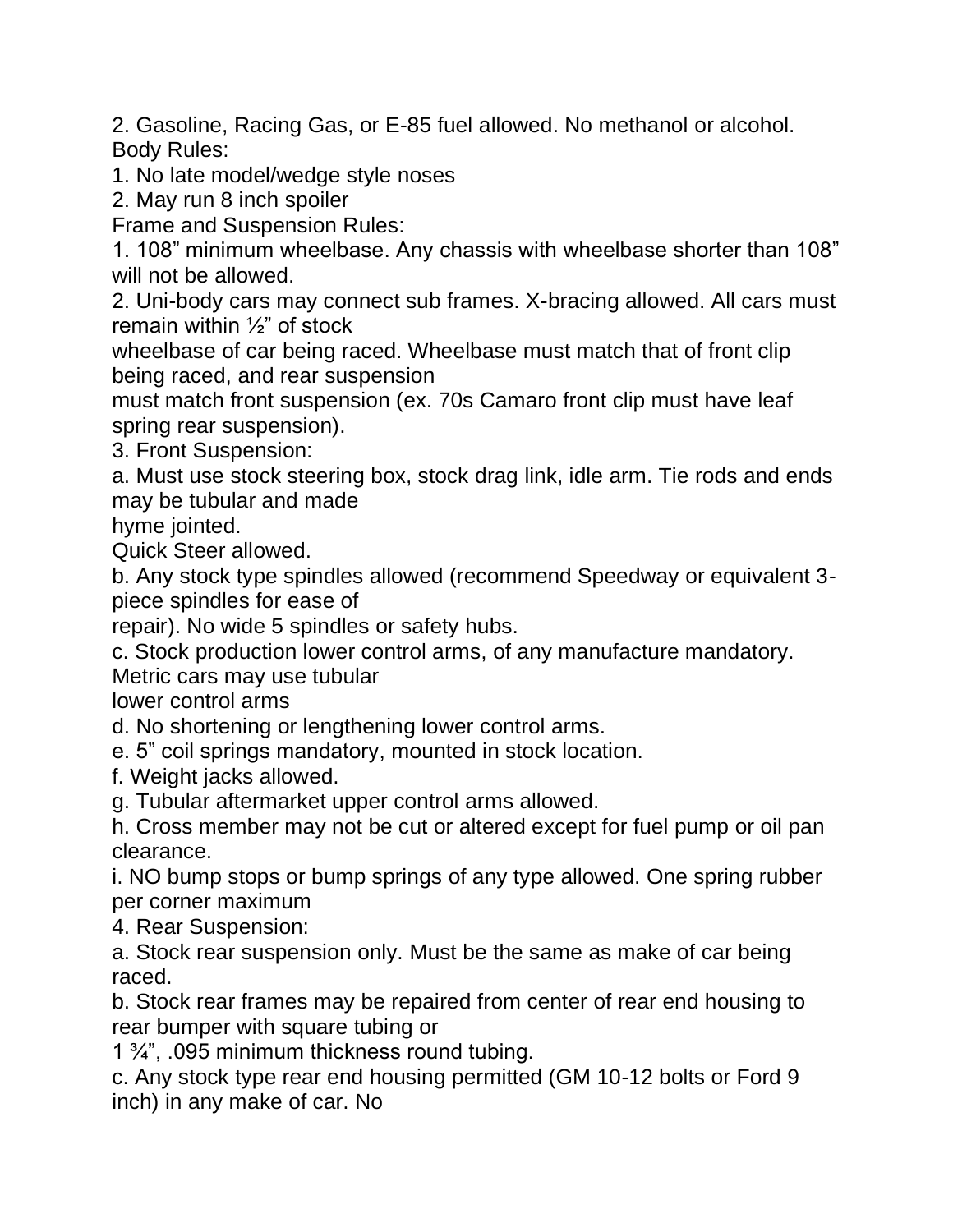quick-change rear ends. Rear end may be locked.

d. Floater axles permitted.

e. Must use steel, stock lug pattern hubs. No wide 5 aluminum safety hubs.

f. Rear trailing arm mounts at frame or leaf spring mounts, must remain unaltered and in stock location

with one mounting hole ONLY. Leaf spring cars may have adjustable shackles on rear only. Rear trailing

arms must be stock (may be boxed for strength and safety), or stock length tubular, non-adjustable trailing

arms are ok. Arms must be within ½" of factory length trailing arms for car being raced, 2 ¾" maximum

from bottom or rear end housing to center of control arm bolt.

g. Upper control mounts maximum of 3" from center of top of rear end housing to center of mounting

bolts or on 9" Ford housing, 7 ¾" from seam center of axle tube to center of mounting bolts.

h. No sliders front or rear.

i. 5" coil spring mandatory. Any leaf springs allowed.

j. Weight jacks allowed.

k. No panhard bars or z bars of any type.

l. No underslung rear suspension allowed.

m. Bottom shock mount must be mounted behind rear end.

n. NO bump stops or bump springs of any type allowed. One spring rubber per corner maximum

5. Spring or rubber bump stops only allowed.

- 6. Brakes:
- a. Must have operating brakes.

b. Dual master cylinders ok.

c. Standard steel rotors only.

d. No scalloped or gun drilled rotors. No exotic brake systems.

7. No data acquisition devices of any type allowed.

Shock Rule:

1. Steel bodied, symmetric (same size/diameter), non-adjustable shocks only. No Schrader valve shocks.

No piercing valves. Shock valving or gas pressure may not be adjustable at the racetrack. No air shocks.

Clutch and Transmission Rule:

1. Automatic transmission with shift kits allowed.